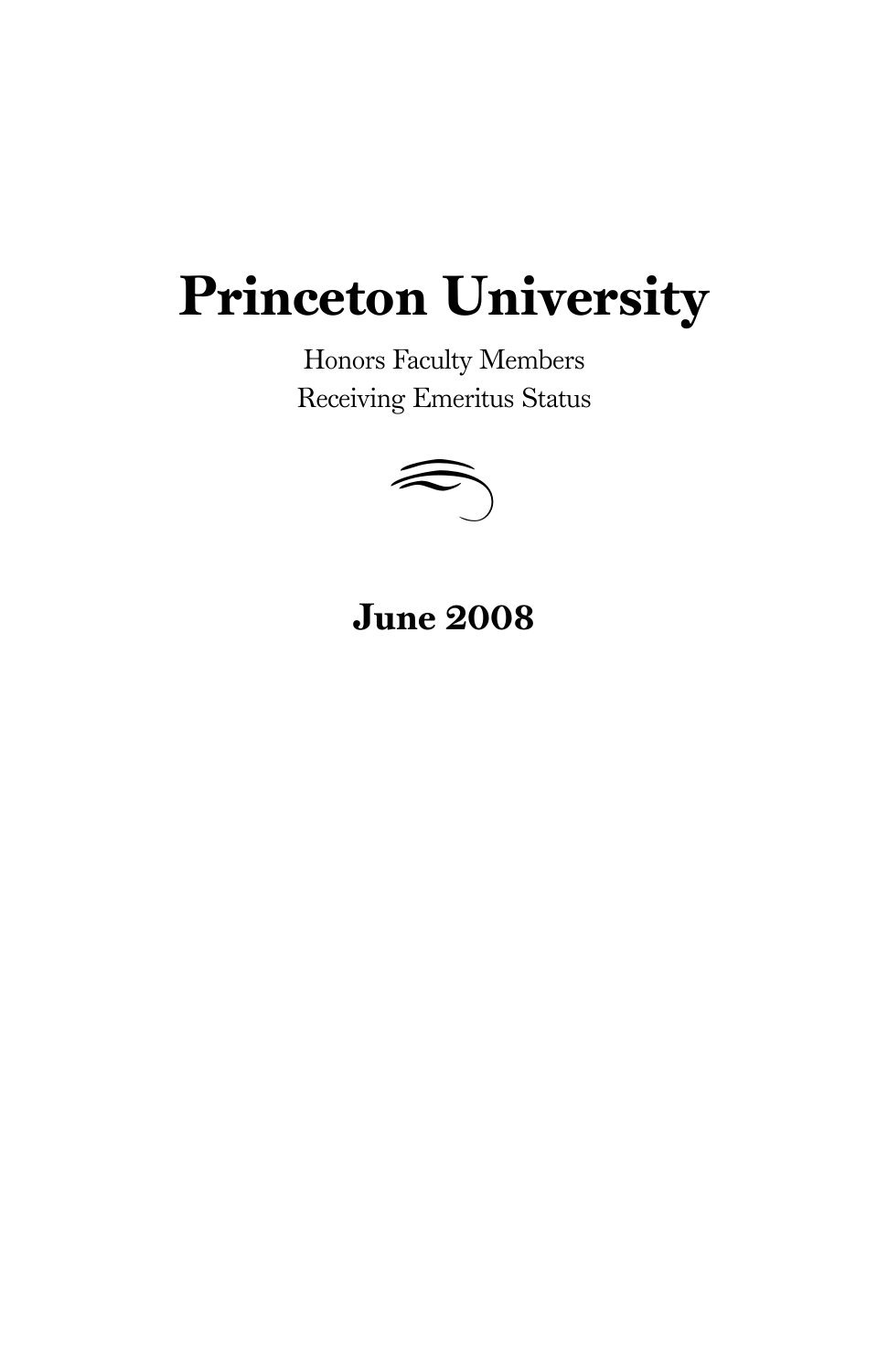The biographical sketches were written by colleagues in the departments of those honored.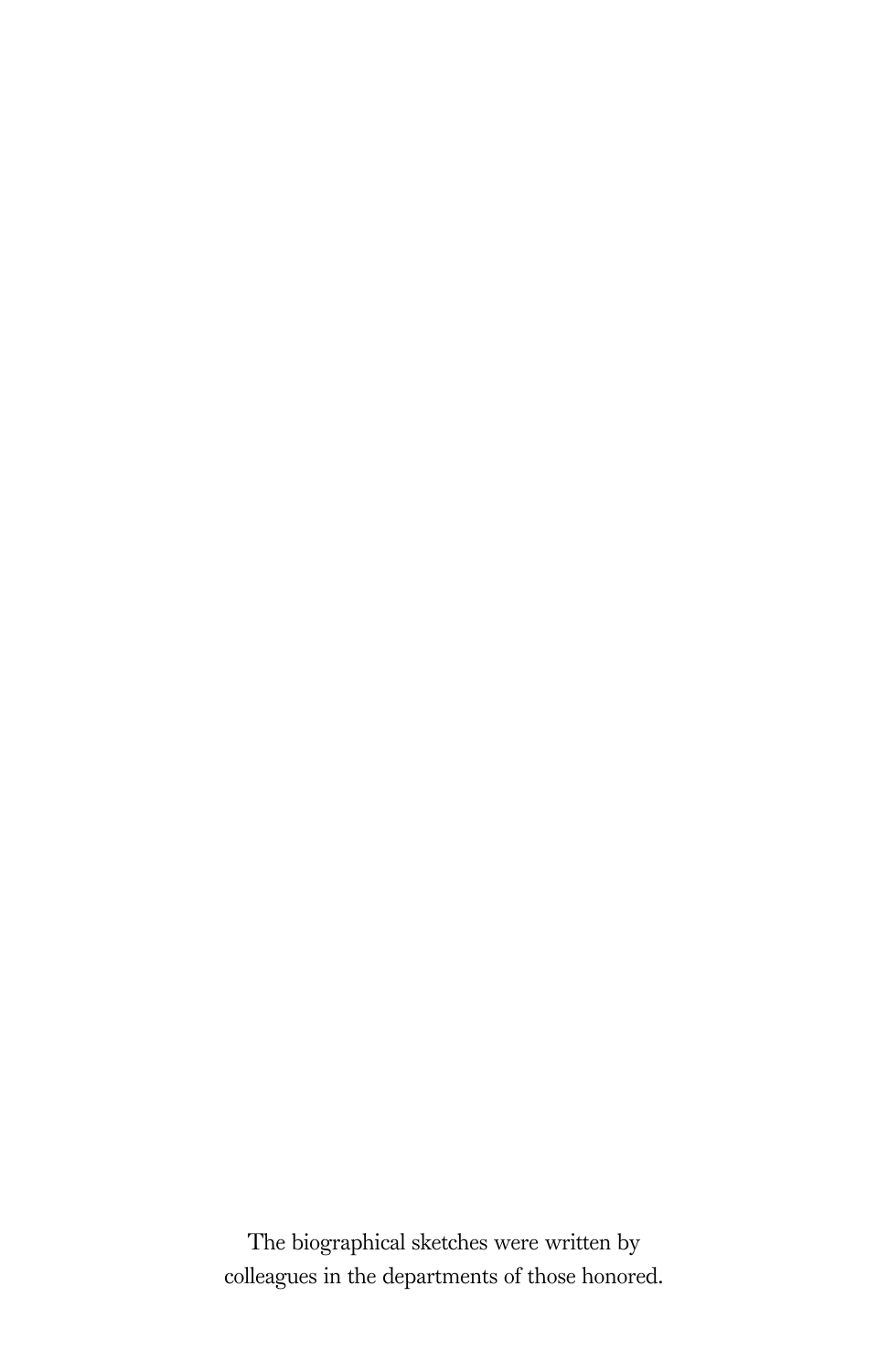## **Contents**



## *Faculty Members Receiving Emeritus Status*

| Robert Choate Darnton (2007)    | Page 1  |
|---------------------------------|---------|
| Peter Raymond Grant             | Page 5  |
| John Joseph Hopfield            | Page 8  |
| William Louis Howarth           | Page 10 |
| Hisashi Kobayashi               | Page 14 |
| Joseph John Kohn                | Page 18 |
| Ralph Lerner                    | Page 21 |
| Eugene Perry Link Jr.           | Page 24 |
| <b>Guust Nolet</b>              | Page 27 |
| Giacinto Scoles                 | Page 29 |
| John Suppe (2007)               | Page 33 |
| Abraham Labe Udovitch           | Page 36 |
| Bastiaan Cornelius van Fraassen | Page 40 |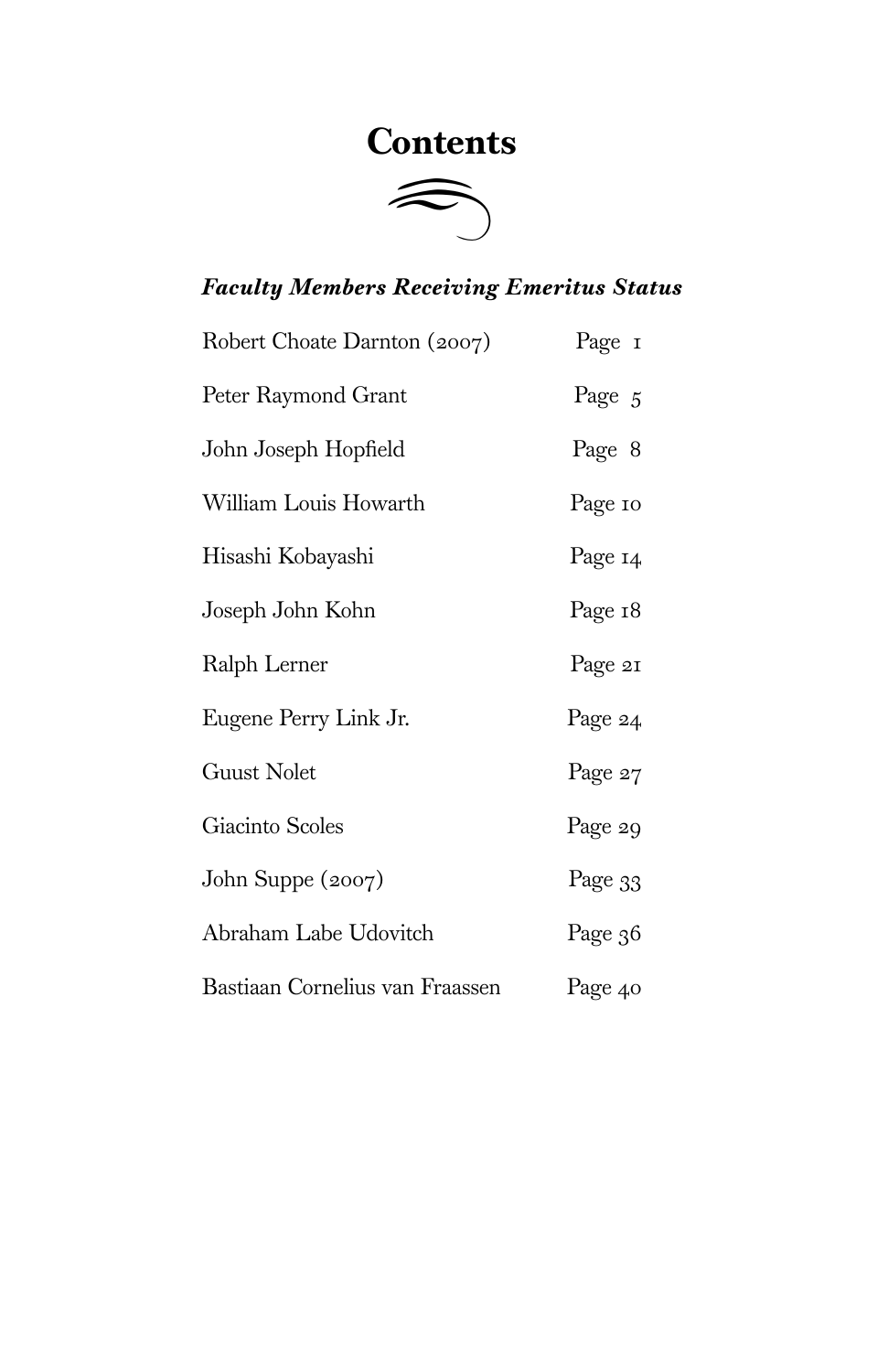## Hisashi Kobayashi d



Hisashi Kobayashi was born in Tokyo, Japan, on June 13, 1938. He studied at the University of Tokyo and received his B.S.E. and M.S.E. degrees in electrical engineering in 1961 and 1963, respectively. He was a recipient of the David Sarnoff RCA Scholarship in 1960, the first year that it was offered in Japanese universities, and the Sugiyama Scholarship in 1958–61. His master's thesis, "Ambiguity Characteristic of a Coded Pulse Radar," was supervised by the late Professors Yasuo Taki and Hiroshi Miyakawa. From 1963 to 1965 he worked for Toshiba Electric Company, where he was engaged in research and development of an over horizon radar. Encouraged by his brother Shoshichi, he soon decided to come to the United States for doctoral study. He matriculated at Princeton University in 1965 as the recipient of the Orson Desaix Munn Fellowship and received his Ph.D. degree two years later in August 1967. His thesis, "Representation of Complex-Valued Vector Processes and Their Applications to Estimation and Detection," was supervised by Professor John Thomas.

In September 1967 he joined the IBM T. J. Watson Research Center as a research staff member of the Applied Research Department, and worked on the LASA (large aperture seismic array) Project, data transmission theory, high-density digital magnetic recording theory, and image compression algorithms.

In 1971 he was appointed manager of the Systems Measurement and Modeling group, newly created in the Computer Science Department at the IBM Research Center. In 1974 he was promoted to senior manager of Systems Analysis and Algorithms and directed five groups: computer performance modeling, teleprocessing and communication networks, satellite communications, computer network measurement and control, and storage management and analysis.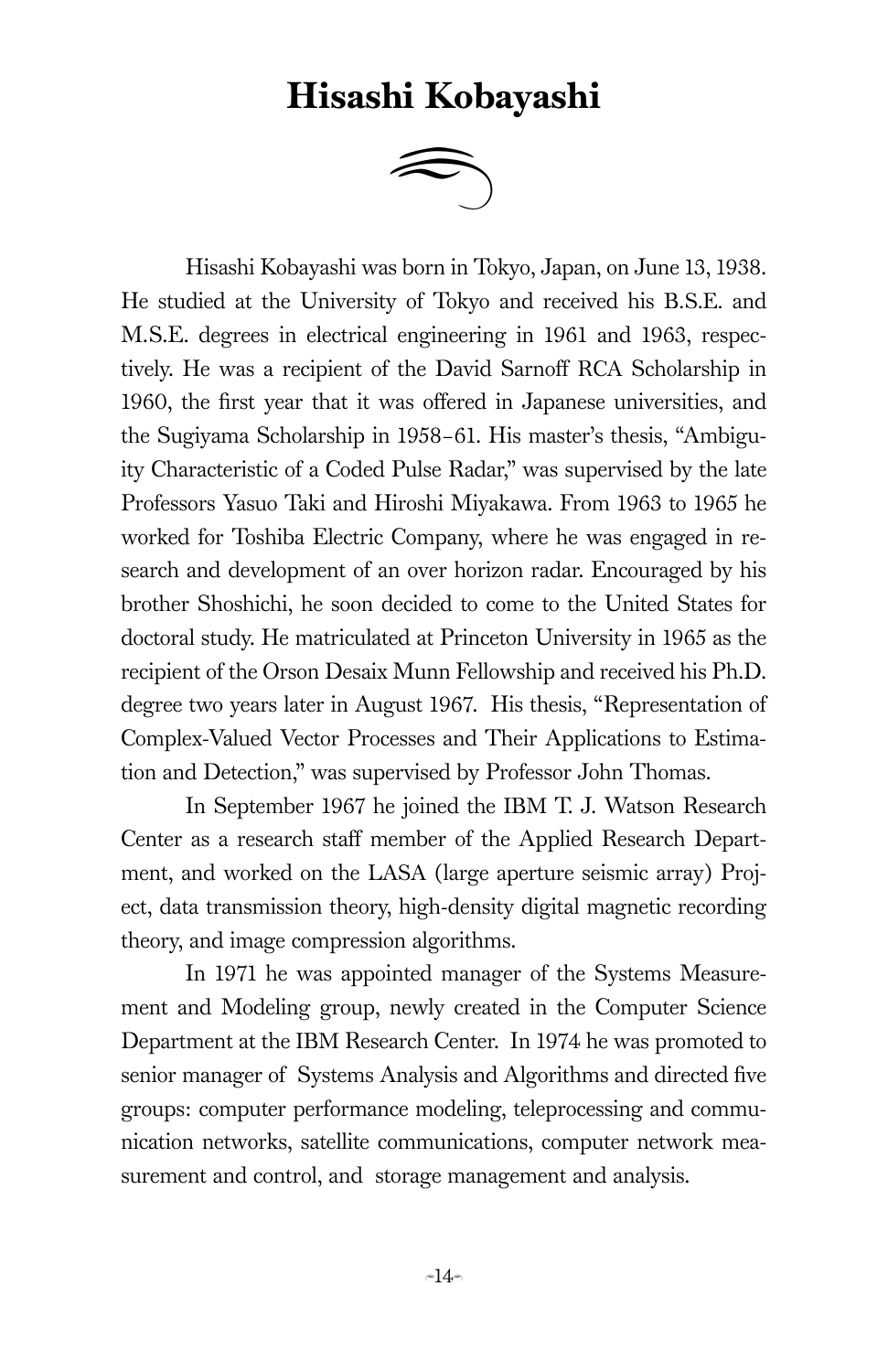During the 1970s, Hisashi's own research focus shifted to queueing theory and its applications to computer systems performance evaluation. His work on diffusion approximation to queueing networks was published in the April and July 1974 issues of the *Journal of ACM.* In 1978, he published a graduate textbook, *Modeling and Analysis: an Introduction to Systems Performance Evaluation Methodology,* and in 1979 he became the founding editor-in-chief of an the international journal *Performance Evaluation.*

In 1981, he was appointed department manager of IBM's newly created VLSI Design Department, which consolidated all the VLSI design methodology and microprocessor chip design efforts at IBM Research. One year later, he was appointed founding director of IBM Japan Science Institute, later named the IBM Tokyo Research Laboratory. He directed a number of research projects in computer science/ engineering and manufacturing technologies: knowledge base systems, medical information system, natural language processing, Kanji-input system, Japanese speech recognition, handwritten character recognition, image and graphics processing, communication networks, software engineering, VLSI design, parallel processing architecture, advanced workstation, and robotic systems. The number of staff grew to more than 200 during his four-year appointment.

During Hisashi's 19-year association with IBM, he utilized the Research Division's sabbatical leave program to maintain close ties with a number of universities, and he served as a visiting faculty member at the University of California–Los Angeles, the University of Hawaii, Stanford University, the Technische Hochschule Darmstadt in the Federal Republic of Germany (where he served as a recipient of the Senior U.S. Scientist Award from the Alexander von Humboldt Foundation), and at the Université Libre de Bruxelles in Belgium.

In 1986 he joined the faculty of Princeton University as dean of the School of Engineering and Applied Science and was named the Sherman Fairchild University Professor of Electrical Engineering and Computer Science. He arrived during a period of rapid expansion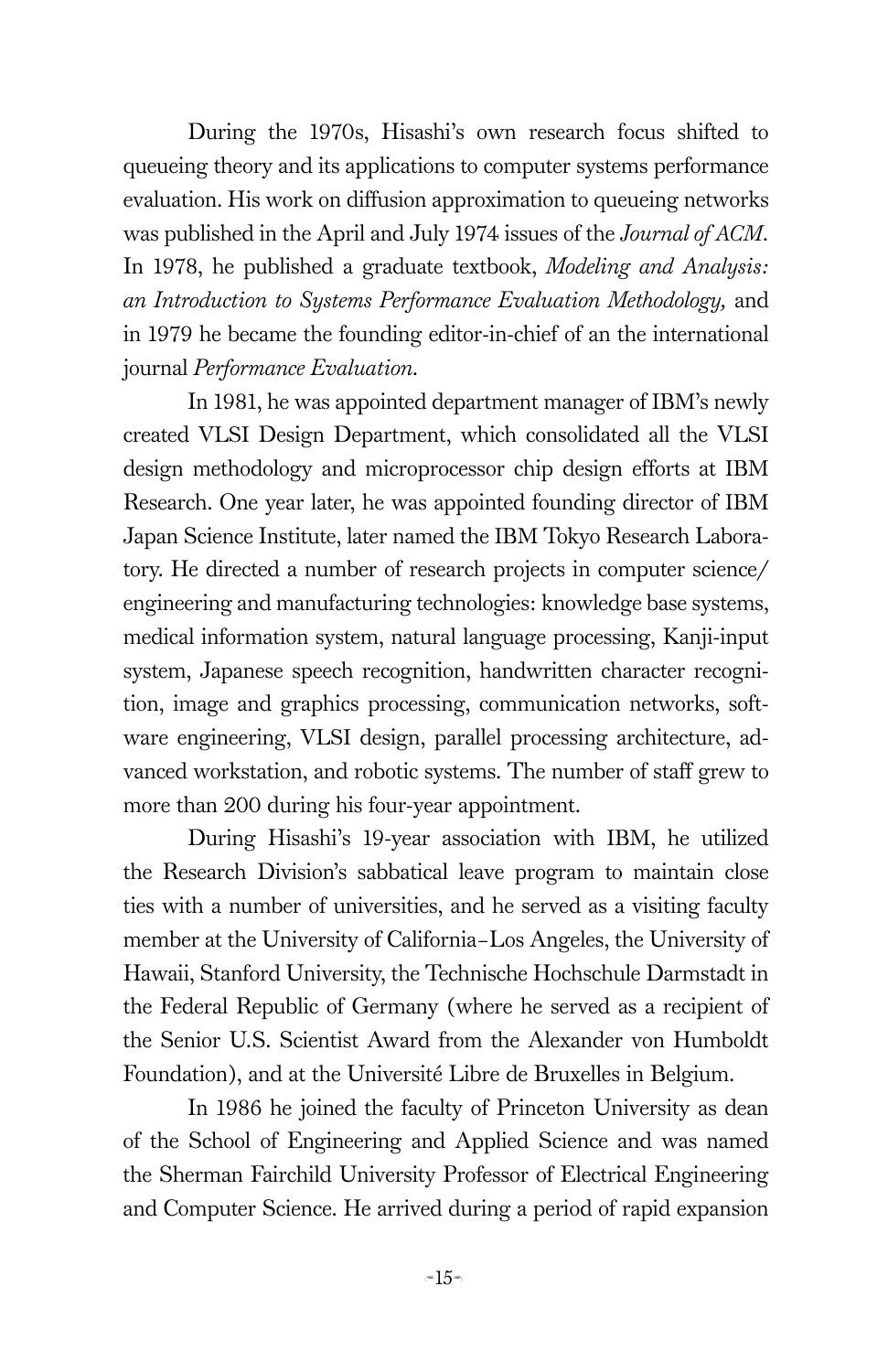at the school in terms of the kinds and amount of sponsored research undertaken within the various disciplines and, in fact, of the disciplines themselves, and in terms of the new linkage between the school and other disciplines within the University. He played a key role in establishing several interdisciplinary and/or inter-institutional centers and programs in such areas as material science, opto-electronics, earthquake engineering, surface engineered materials, discrete mathematics for computer science, and plasma etching. During the five years (1986–1991) of his tenure as dean, the number of permanent faculty members in the school grew by almost 30 percent (from 83 to 107), and the undergraduate female enrollment increased from 20 percent to 25 percent. The total sponsored research grew by as much as 60 percent, and corporate gifts increased by 150 percent. After completing his term as dean, he accepted the NEC C&C Visiting Professorship at the Research Center for Advanced Science and Technology, the University of Tokyo (1991–92). He returned to Princeton in 1992 to assume a full-time research and teaching position in the Department of Electrical Engineering.

Hisashi is in the process of writing several textbooks based on his Princeton lecture notes. *Modeling and Analysis: Foundations for System Performance Evaluation,* coauthored by Brian Mark of George Mason University, recently was published by Prentice Hall. Currently, he is working on *Probability, Random Processes, and Statistical Analysis,* to be published by Cambridge University Press in 2009.

He is a co-recipient of the 2005 Eduard Rhein Technology Award of Germany for his 1969 invention of a high-density digital recording scheme, now widely known as PRML (partial response coding, maximum likelihood decoding). He is an IEEE Fellow (1977), IEEE Life Fellow (2003), and IEICE Fellow of Japan (2004). He received the Humboldt Prize of West Germany (1979) and IFIP's Silver Core (1980). Hisashi was elected to the Engineering Academy of Japan in 1992.